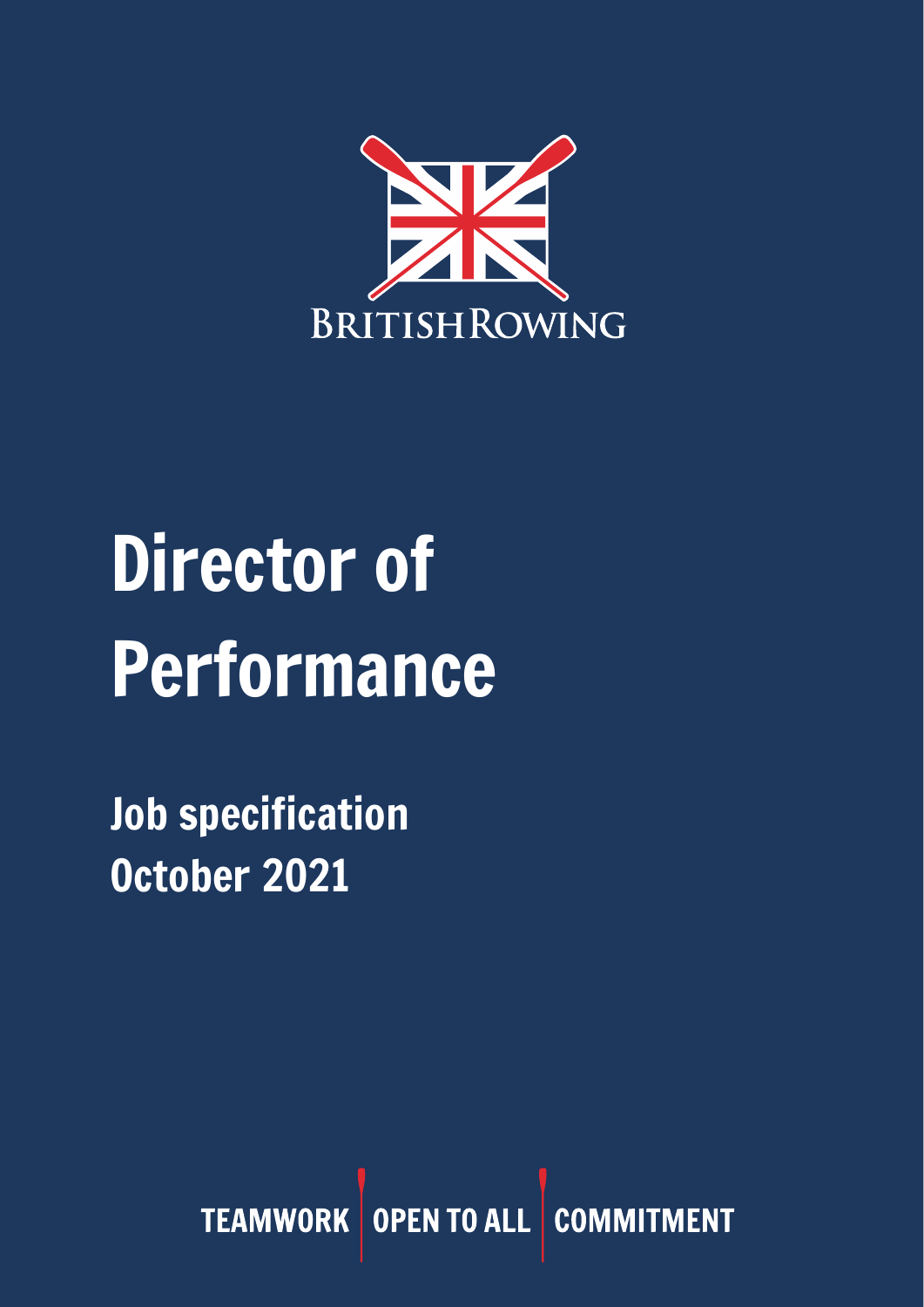

| <b>Job Title</b>   | Director of Performance                                                                                                        |
|--------------------|--------------------------------------------------------------------------------------------------------------------------------|
| <b>Reports to</b>  | <b>Chief Executive Officer</b>                                                                                                 |
| <b>Directorate</b> | Performance                                                                                                                    |
| Location           | The post holder will be based at the National Training Centre but<br>requiring presence at BR Headquarters on a regular basis. |

#### Job Purpose

Provide leadership, management, and strategic direction to all areas of the Performance Directorate and the GB Rowing Team (GBRT)

## Key priorities

- Drive the delivery of the GBRT Performance Strategy (Olympic and Paralympic) and achievement of annual and quadrennial performance targets by enabling rowers to strive for and achieve international success.
- Build and maintain a culture that enables GBRT to achieve sustained success at the same time as valuing holistic wellbeing, leading by example.
- Have responsibility for the management of athletes and coaches their well-being and their performance; their programme and their goals; and their training and their recovery.
- Line Manage the GBRT Senior Leadership Team, be responsible for GBRT's management, and support of all its staff in order to ensure suitable development and learning opportunities that allow them to flourish and achieve their potential.
- Be responsible for the annual high performance programme budget, ensuring successful funding applications, accurate and responsive forecasting and timely budget management (UK Sport and Sport England).
- Ensure, through long-term strategic planning and investment, that the Redgrave Pinsent Rowing Lake at Caversham remains a sustainable world class rowing facility and training centre.
- Ensure that the pathway into Caversham for aspiring athletes is clear, and that exits from Caversham - whether they come about by retirement or for other reasons - are carefully and considerately managed.
- Fulfil the role of Team Leader/Manager (or delegate as required) for the GB representative teams at World Championships, Olympic and Paralympic Games and international regattas, liaising with World Rowing, BOA and BPA as necessary.
- Work with the British Rowing Directors' Team to contribute to and help implement British Rowing's Strategic vision, encouraging cross-department collaboration in order to ensure that resources are maximised, efficiency is delivered, and the team works with a shared purpose.

#### **Performance Leadership (**responsibilities**)**

• Lead and manage the Senior Leadership Team to integrate and align excellent, evidence-based coaching and performance support (science and medicine, performance and data analysis, equipment, research and innovation, talent development, lifestyle and welfare support) as appropriate to each programme/stage of the pathway.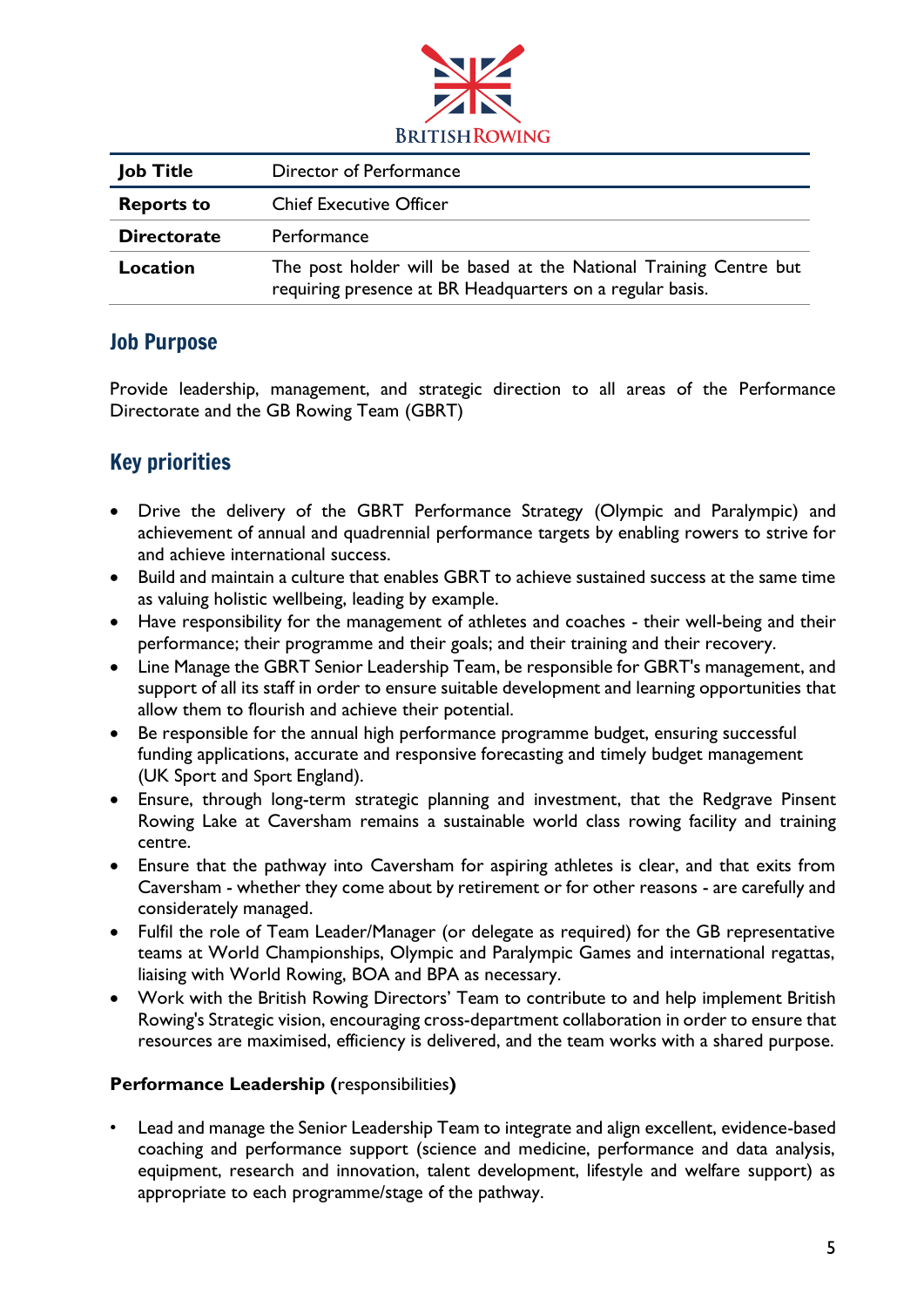

- Ensure best practice approaches to athlete selection/de-selection, classification (where relevant), and individualised planning and reviewing are in place throughout the pathway.
- Ensure best practice standards for athlete health, well-being, safeguarding and anti-doping are adhered to throughout the pathway.
- Ensure that 'Heads Of' functions and direct reports are resourced, supported and professionally developed to meet their objectives and deliver consistently in their roles.
- Ensure effective leadership and management of GB representative teams at World Championships, Olympic and/or Paralympic Games.

#### **Organisational leadership**

- Oversee performance investment processes with funding agencies, delivery providers and partners.
- Lead the SLT to create annual operational plans and detailed budgets for all areas of responsibility – including governance, legal aspects and the organisational health of the performance programme.
- Ensure strategy, plans and (working with British Rowing's finance team) budgets are robustly tracked and monitored, with regular reporting of progress against agreed targets/measures.
- Ensure that the pathway to Caversham and the GBRT is clear to clubs, athletes and coaches across the wider rowing landscape in Great Britain.
- Ensure British Rowing remains compliant with the BPA's UK Athlete Classification Code, line managing the British Rowing Head of Classification.
- Lead by example in championing core cultural values by ensuring that the organisation's commitment to equality, diversity and inclusion is embedded into the strategy, plans, actions and behaviours of everyone within the WCP.
- Inspire all staff to reach their potential by driving a culture of continuous improvement, learning and innovation at all levels.

### Key Relationship Management

- Foster strong relationships with external bodies connected with the world of international rowing, expressly – but not limited to – World Rowing.
- Develop and maintain strong relationships with key internal and external partners and stakeholders who contribute to the success of performance objectives and programmes. Key relationships include: rowers, coaches, UK Sport, Sport England, EIS, BOA, BPA, UK Anti-Doping, Home Country Sports Councils and Institutes of Sport.
- Develop and maintain positive relationships with commercial partners, fulfilling agreed contractual obligations and contributing to future activation plans related to the GBRT.
- Maintain an open working relationship with all press and media, working with the CEO and the Director of Partnerships & Communications to ensure that the integrity and reputation of British Rowing is maintained at all times.

#### **Relationship management (internal and external stakeholders)**

- Report to the CEO on all aspects of the performance strategy and its implementation.
- Work closely with Selectors, the Performance Management Group and other relevant committees to ensure that strategic objectives are achieved.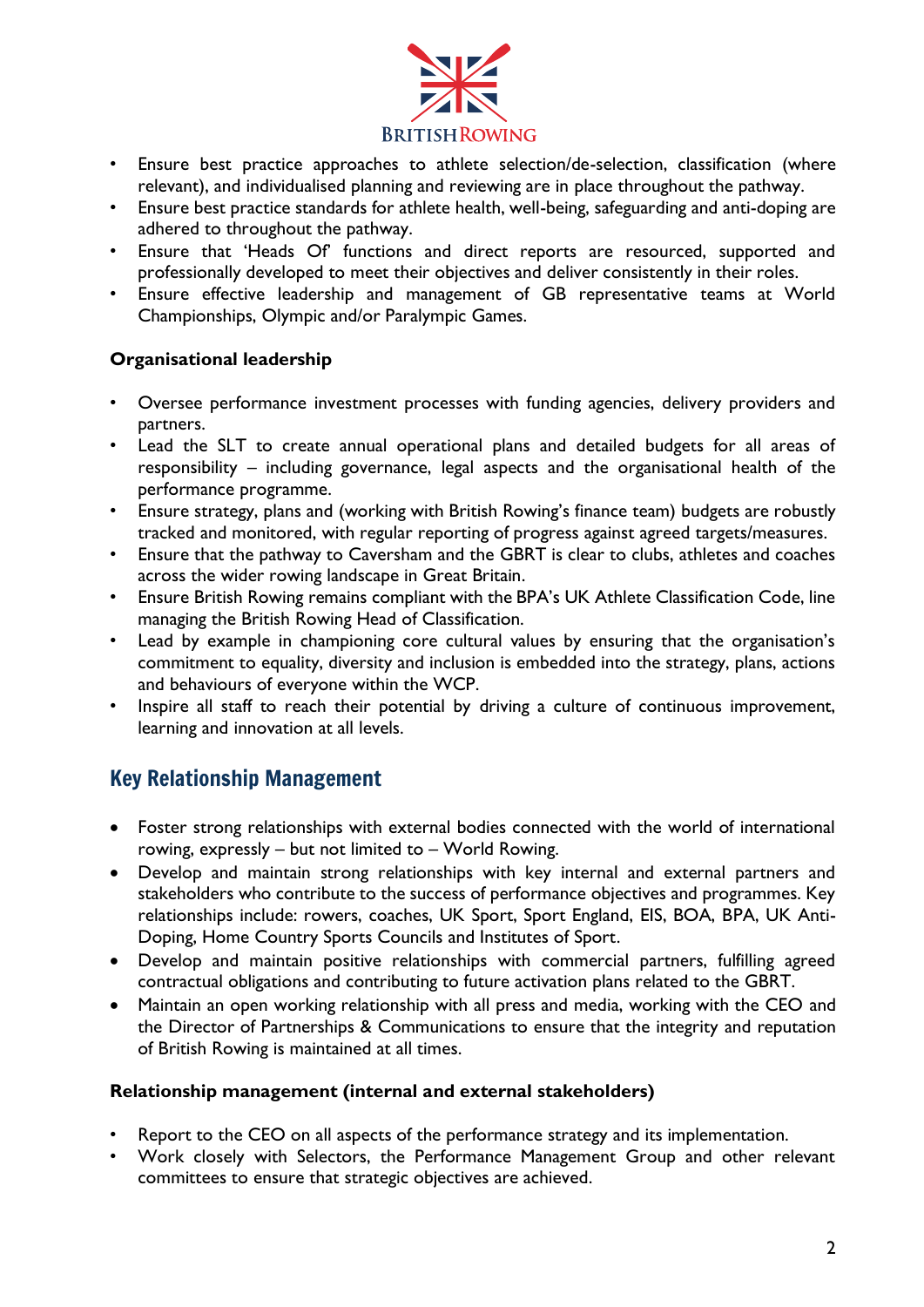

• Actively contribute to the strategic direction of the wider NGB through collaborative working with the Board and Senior Executive.

*This job description is not to be regarded as exclusive or exhaustive. It is intended as an outline indication of the areas of activity and will be amended in the light of the changing needs of the organisation.*

## Person Specification

#### **Essential**

- Proven experience of leading a large team operating in elite sport at the highest level, with either a strong rowing or Olympic/Paralympic high-performance background, or both
- Comprehensive understanding of coaching, sport science and medicine, technology, international competition and talent pathways
- Strategic thinker with highly developed planning, leadership and organisational skills, adept at managing significant change
- Motivated and results-orientated with the drive to take tough decisions, continuously raise the bar and achieve targets
- Proven track record of working with multiple partners, stakeholders and volunteers to achieve success – including working with public funding agencies and corporate partners and sponsors.
- Comprehensive understanding of broader business drivers that guarantees an ability to work at senior management and Board level
- Possess the resilience, stamina and flexibility that is evident from previous experience of working in high-pressure environments
- The ability to communicate ideas clearly and succinctly to both big and small groups, whether in writing, verbally, or through presentation
- Outstanding commitment to the development of the sport, and to Olympic and Paralympic ideals

## Additional Information

- **Anti-Doping** The post-holder is expected to be fully conversant with the core requirements of the WADA Anti-Doping Code and its requirement on coaches and Team Support personnel to set a good personal example in this field. When directly working with athletes the post-holder has a responsibility to inform them appropriately of the Code's application to them and to influence them in following a 'drug-free' culture.
- **Hours** The post-holder's hours will be flexible to reflect the needs of the role and, while ensuring that an appropriate work/life balance can be maintained, will include time in evenings, at weekends and over public holidays. Standard working hours are 40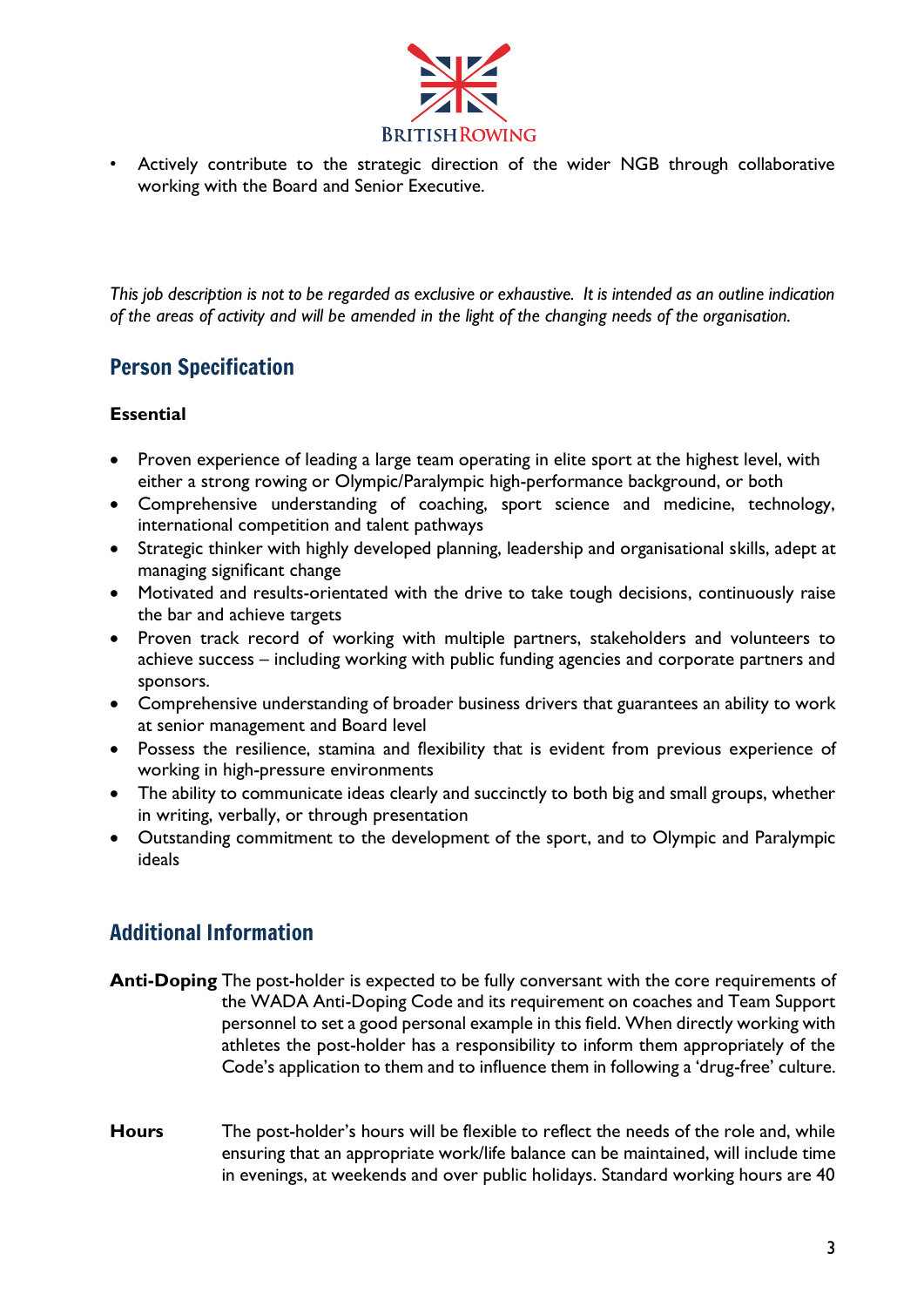

hours a week, although flexibility is required in order to ensure core objectives are achieved. National and International travel will be required.

British Rowing is a membership organisation, funded partly by the Exchequer and by the National Lottery via Sport England and UK Sport. The organisation is responsible for the training and selection of individual rowers and crews representing Great Britain, and for the development and participation of rowing and indoor rowing in England. Rowing is one of the most successful British Olympic and Paralympic sports of all time, delivering 39 Olympic and Paralympic medals since Sydney 2000. We are committed to ensuring that the sport continues to thrive from the grass roots right up to winning medals at the Olympic and Paralympic Games.

## Equal Opportunities

British Rowing is committed to equal opportunities for all staff and applications from individuals are encouraged regardless of age, disability, sex, gender reassignment, sexual orientation, pregnancy and maternity, race, religion or belief and marriage and civil partnerships.